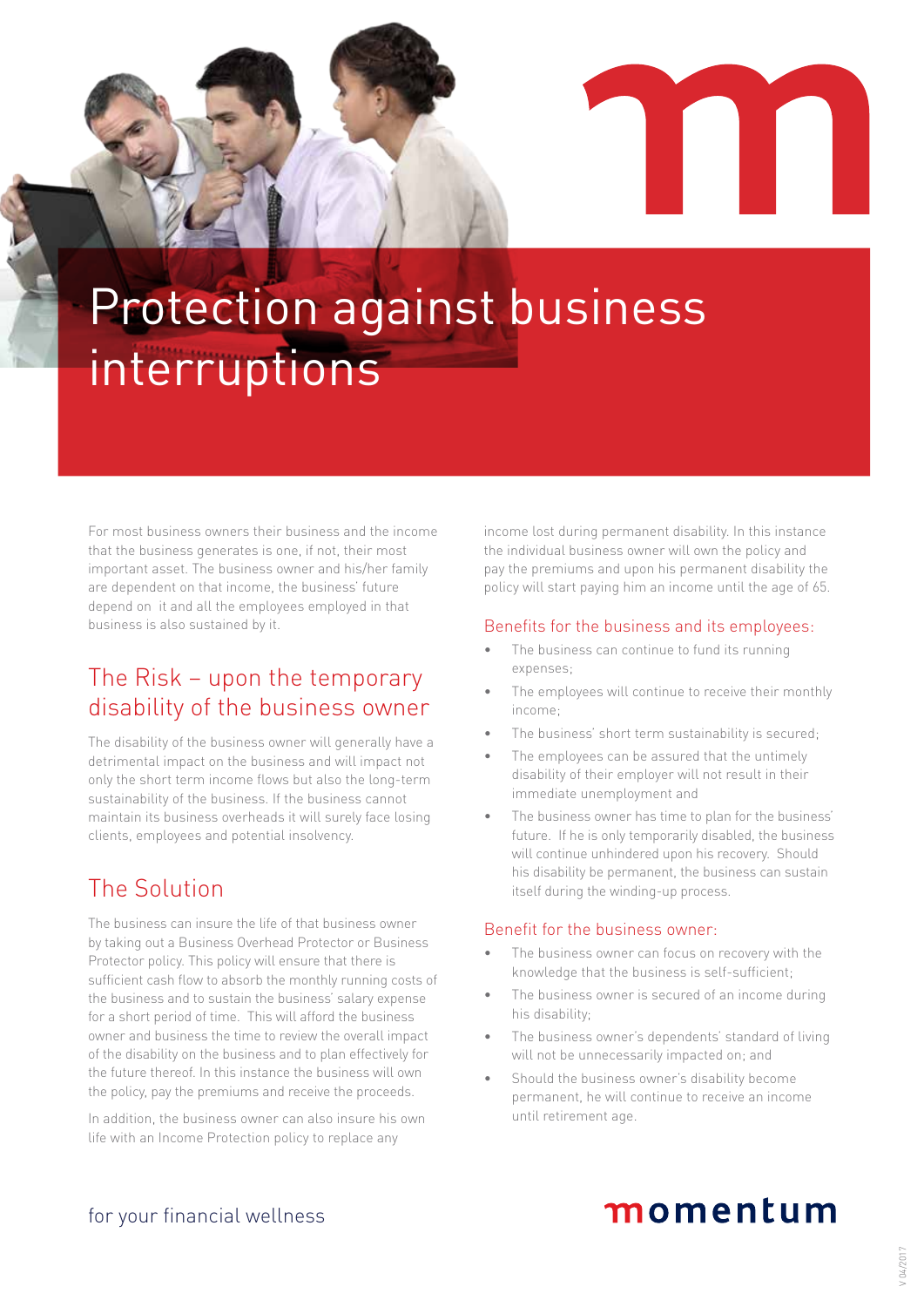

# Business interruption protection

### Technical information

#### 1. Business overheads protection and Business protector policies

#### Income tax implications on the premiums paid

The business is the policyholder and pays the premiums. The business will also be entitled to a tax deduction in respect of premiums paid if all the requirements of section 11(w)(ii) are met. The requirements are as follows:

- The taxpayer (policyholder) is insured against any loss by reason of death, disablement or severe illness of an employee or director;
- The policy is a risk policy without a cash value;
- The policy is owned by the taxpayer at the time of paying the premiums; and
- The policy agreement states that section 11(w)(ii) applies to the premiums payable under the policy.

Please note that Momentum automatically includes the section 11(w)(ii) reference in the policy contract where a business owns one of the policies on the life of an employee.

#### Income tax implications on the proceeds paid

If one of the abovementioned requirements is not complied with the proceeds will pay out tax-free. An exemption in terms of section 10(1)(gH) will apply.

If all the requirements of section 11(w)(ii) are met, the proceeds will be included in the taxpayer's gross income under paragraph (m) of the gross income definition.

#### 2. Employer owned Income Protection and Temporary Income Protection Benefits

#### Income tax implications on premiums

Premiums paid in respect of an employer-owned income protection and/or temporary income protection benefit that is intended to benefit the employee (the life insured) in the event of disablement or illness will be tax deductible if the requirements of section 11(w)(i) of the Income Tax Act are met. The requirements for the premiums to be tax deductible are as follows:

### for your financial wellness

## momentum